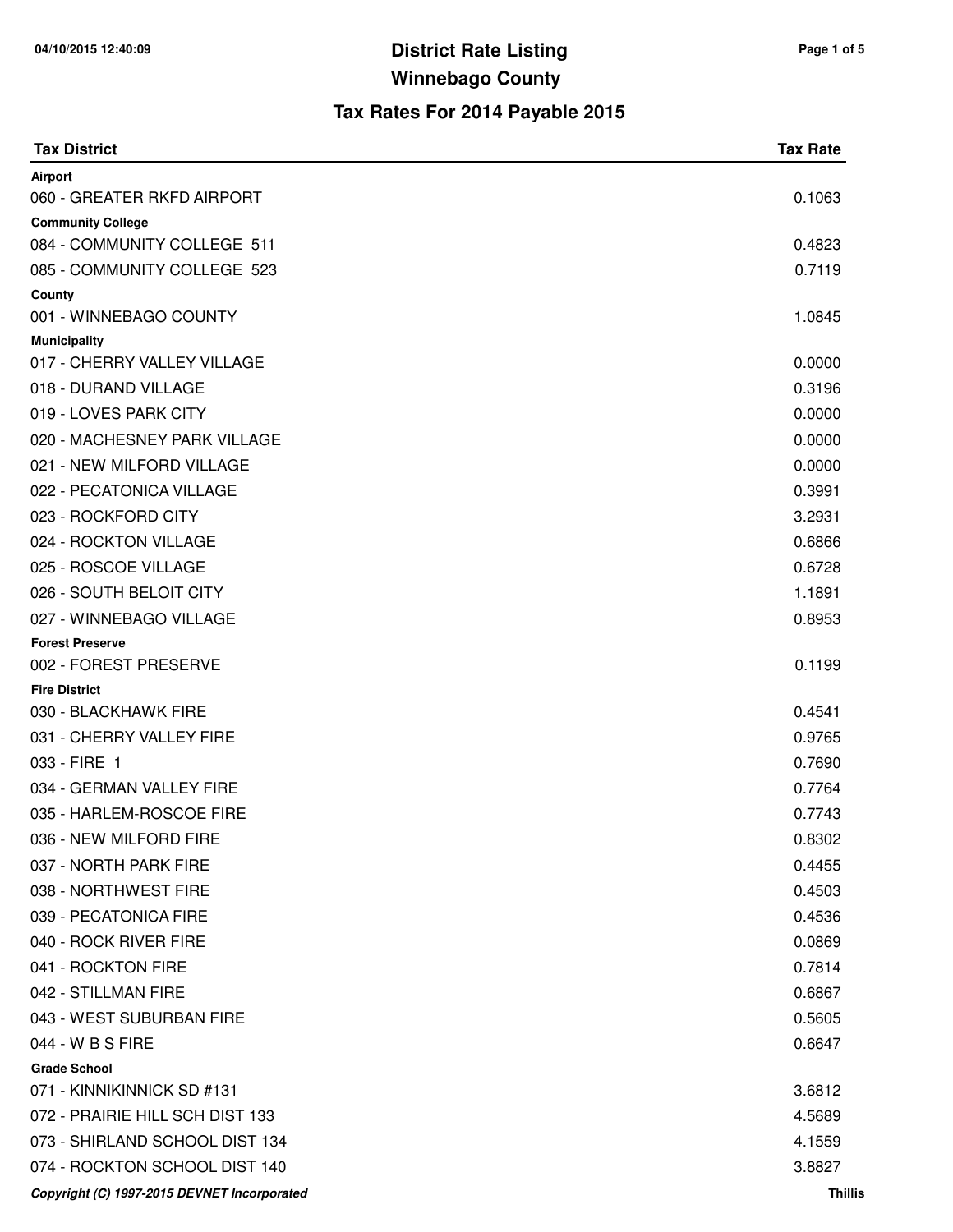| <b>Tax District</b>                                  | <b>Tax Rate</b> |
|------------------------------------------------------|-----------------|
| <b>High School</b>                                   |                 |
| 077 - HONONEGAH HIGH SD #207                         | 2.6168          |
| <b>Library District</b>                              |                 |
| 054 - CHERRY VALLEY LIBRARY                          | 0.3952          |
| 055 - NORTH SUBURBAN LIBRARY                         | 0.3027          |
| 056 - PECATONICA LIBRARY                             | 0.1956          |
| 057 - TALCOTT FREE LIBRARY                           | 0.2200          |
| 058 - WINNEBAGO LIBRARY                              | 0.2099          |
| 059 - ROCKFORD CITY LIBRARY                          | 0.5042          |
| <b>Libraries</b>                                     |                 |
| 061 - SOUTH BELOIT CITY LIBRARY                      | 0.2136          |
| <b>Multi-Township Dist</b>                           |                 |
| 101 - BU/HA MULTI TOWNSHIP                           | 0.0524          |
| 102 - DU/LA MULTI TOWNSHIP                           | 0.0401          |
| 124 - PE/SE MULTI TOWNSHIP                           | 0.0540          |
| <b>Park District</b><br>046 - ROCKFORD PARK DISTRICT | 1.1286          |
| 047 - SUMNER PARK                                    | 0.1504          |
| 048 - WINNEBAGO PARK DISTRICT                        | 0.1263          |
| 049 - SEWARD PARK DISTRICT                           | 0.1571          |
| <b>Road District</b>                                 |                 |
| 110 - BURRITT TWSP ROAD                              | 0.2168          |
| 111 - CHERRY VALLEY TWSP ROAD                        | 0.2693          |
| 112 - DURAND TWSP ROAD                               | 0.2809          |
| 113 - HARLEM TWSP ROAD                               | 0.0486          |
| 114 - HARRISON TWSP ROAD                             | 0.2220          |
| 115 - LAONA TWSP ROAD                                | 0.2059          |
| 116 - OWEN TWSP ROAD                                 | 0.2081          |
| 117 - PECATONICA TWSP ROAD                           | 0.1859          |
| 118 - ROCKFORD TWSP ROAD                             | 0.1419          |
| 119 - ROCKTON TWSP ROAD                              | 0.1604          |
| 120 - ROSCOE TWSP ROAD                               | 0.1848          |
| 121 - SEWARD TWSP ROAD                               | 0.4576          |
| 122 - SHIRLAND TWSP ROAD                             | 0.1216          |
| 123 - WINNEBAGO TWSP ROAD                            | 0.1904          |
| <b>Sanitary Districts</b>                            |                 |
| 050 - DURAND SANITARY                                | 0.0429          |
| 051 - ROCK RIVER WATER REC                           | 0.2008          |
| 053 - SEWARD SANITARY                                | 0.0925          |
| <b>Special Districts</b>                             |                 |
| 062 - RKFD - WINN DRAINAGE                           | 0.0408          |
| Copyright (C) 1997-2015 DEVNET Incorporated          | <b>Thillis</b>  |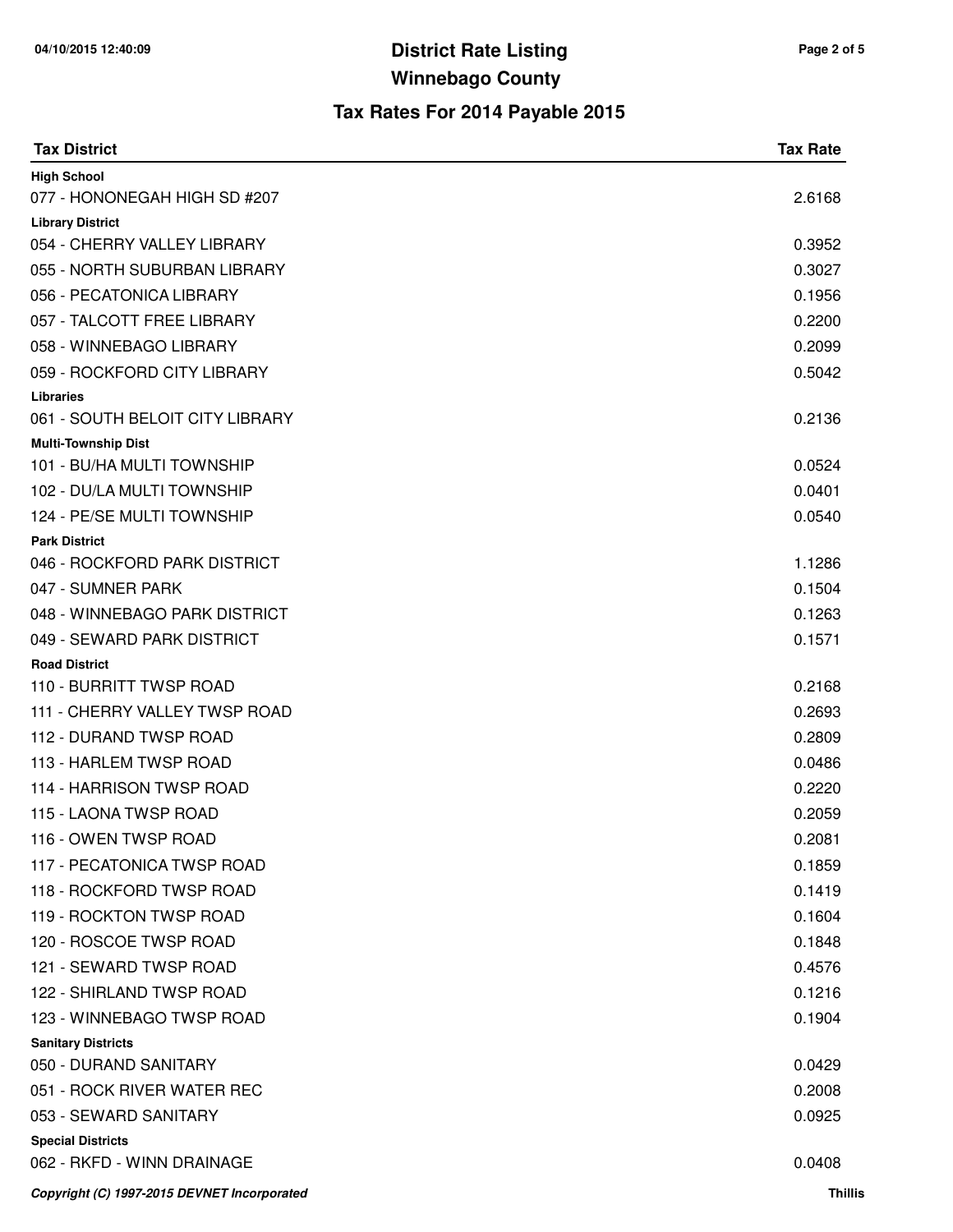| <b>Tax District</b>                         | <b>Tax Rate</b> |
|---------------------------------------------|-----------------|
| <b>Special Districts</b>                    |                 |
| 109 - COUNTRY OAKS SSA                      | 0.0000          |
| 136 - HARVEST HILLS SSA                     | 0.0000          |
| 155 - PERRYVILLE ROAD SSA                   | 0.0000          |
| 156 - OLDE RIVER RIDGE PLAT 6 SSA           | 0.0000          |
| 158 - I-39 BAXTER ROAD SSA                  | 0.0000          |
| 160 - SOUTH BELOIT SSA 1                    | 0.0000          |
| 161 - SOUTH BELOIT SSA 2                    | 0.0000          |
| 162 - SOUTH BELOIT SSA 3                    | 0.0000          |
| 163 - SOUTH BELOIT SSA 4                    | 0.0000          |
| <b>Street Light Dist</b>                    |                 |
| 064 - LINCOLN-ACRES STREET LIGHT            | 0.0000          |
| 065 - WASHINGTON PARK STREET LIGHT          | 0.8129          |
| <b>TIF Districts</b>                        |                 |
| 052 - PRESTON & CENTRAL TIF                 | 0.0000          |
| 063 - WESTSIDE TIF #2                       | 0.0000          |
| 066 - EAST STATE & ALPINE TIF               | 0.0000          |
| 067 - WEST STATE & CENTRAL TIF              | 0.0000          |
| 068 - WEST STATE & KILBURN TIF              | 0.0000          |
| 088 - NORTH MAIN & AUBURN TIF               | 0.0000          |
| 089 - JACKSON SCHOOL TIF                    | 0.0000          |
| 090 - EASTSIDE TIF                          | 0.0000          |
| 091 - WESTSIDE TIF                          | 0.0000          |
| 092 - SEVENTH ST TIF                        | 0.0000          |
| 093 - NORTH MAIN TIF                        | 0.0000          |
| 094 - GLOBAL TRADE TIF #1                   | 0.0000          |
| 098 - MACHESNEY PARK TIF                    | 0.0000          |
| 104 - SOUTH ROCKFORD TIF                    | 0.0000          |
| 105 - LINCOLNWOOD TIF                       | 0.0000          |
| 106 - DURAND VILLAGE TIF                    | 0.0000          |
| 107 - SPRINGFIELD CORNERS TIF               | 0.0000          |
| 125 - WAGON WHEEL TIF                       | 0.0000          |
| 126 - RIVER OAKS TIF                        | 0.0000          |
| 127 - GARRISON SCHOOL TIF                   | 0.0000          |
| 128 - KISHWAUKEE & HARRISON TIF             | 0.0000          |
| 129 - LINCOLNWOOD TIF #2                    | 0.0000          |
| 130 - HOPE VI TIF                           | 0.0000          |
| 131 - QUARRY TIF                            | 0.0000          |
| 132 - NORTH 2ND TIF LOVES PARK              | 0.0000          |
| 133 - GLOBAL TRADE TIF #2                   | 0.0000          |
| Copyright (C) 1997-2015 DEVNET Incorporated | <b>Thillis</b>  |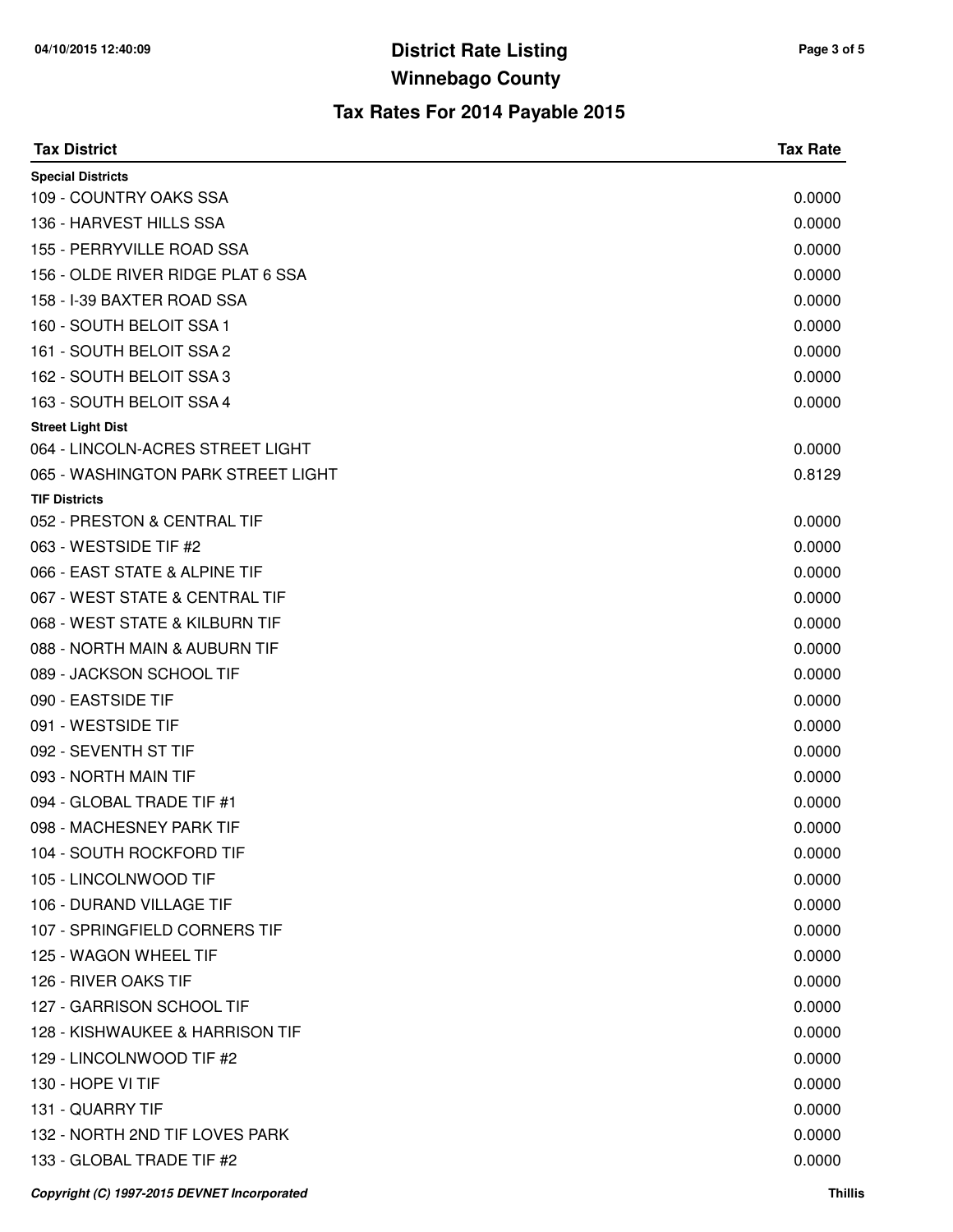| <b>Tax District</b>                         | <b>Tax Rate</b> |
|---------------------------------------------|-----------------|
| <b>TIF Districts</b>                        |                 |
| 134 - ASSISTED LIVING/ RIVER HOUSING TIF    | 0.0000          |
| 135 - NORTH 2ND TIF MACHESNEY PARK          | 0.0000          |
| 137 - MAIN & WHITMAN TIF                    | 0.0000          |
| 138 - MIDTOWN TIF                           | 0.0000          |
| 139 - KISHWAUKEE & HARRISON TIF #2          | 0.0000          |
| 140 - FORMER BELOIT CORP TIF                | 0.0000          |
| 141 - GLOBAL TRADE TIF #3                   | 0.0000          |
| 142 - RIVER DISTRICT NORTH TIF              | 0.0000          |
| 143 - BROADWAY TIF                          | 0.0000          |
| 144 - EAST RIVER TIF                        | 0.0000          |
| 145 - SUMNER ROAD / GROVE ST TIF            | 0.0000          |
| 146 - LOVES PARK CORP CENTER TIF            | 0.0000          |
| 147 - WESTSTONE TIF                         | 0.0000          |
| 148 - NORTH WILLOW CREEK TIF                | 0.0000          |
| 149 - SOUTH WILLOW CREEK TIF                | 0.0000          |
| 150 - GLOBAL TRADEPARK SOUTH TIF            | 0.0000          |
| 151 - I-39 / BAXTER ROAD TIF                | 0.0000          |
| 152 - ZENITH CUTTER TIF                     | 0.0000          |
| 153 - SPRING CREEK LAKES TIF                | 0.0000          |
| 154 - FORMER WARNER ELECTRIC TIF            | 0.0000          |
| 157 - JEFFERSON / NORTH 3RD ST TIF          | 0.0000          |
| 159 - MULFORD & EAST STATE STREET TIF       | 0.0000          |
| 164 - AUBURN STREET TIF                     | 0.0000          |
| 165 - FOREST HILLS ROAD TIF                 | 0.0000          |
| <b>Township</b>                             |                 |
| 003 - BURRITT TOWNSHIP                      | 0.1899          |
| 004 - CHERRY VALLEY TOWNSHIP                | 0.1382          |
| 005 - DURAND TOWNSHIP                       | 0.1758          |
| 006 - HARLEM TOWNSHIP                       | 0.1138          |
| 007 - HARRISON TOWNSHIP                     | 0.1333          |
| 008 - LAONA TOWNSHIP                        | 0.1197          |
| 009 - OWEN TOWNSHIP                         | 0.1484          |
| 010 - PECATONICA TOWNSHIP                   | 0.1814          |
| 011 - ROCKFORD TOWNSHIP                     | 0.1394          |
| 012 - ROCKTON TOWNSHIP                      | 0.2026          |
| 013 - ROSCOE TOWNSHIP                       | 0.1501          |
| 014 - SEWARD TOWNSHIP                       | 0.4660          |
| 015 - SHIRLAND TOWNSHIP                     | 0.2223          |
| 016 - WINNEBAGO TOWNSHIP                    | 0.1626          |
| Copyright (C) 1997-2015 DEVNET Incorporated | <b>Thillis</b>  |